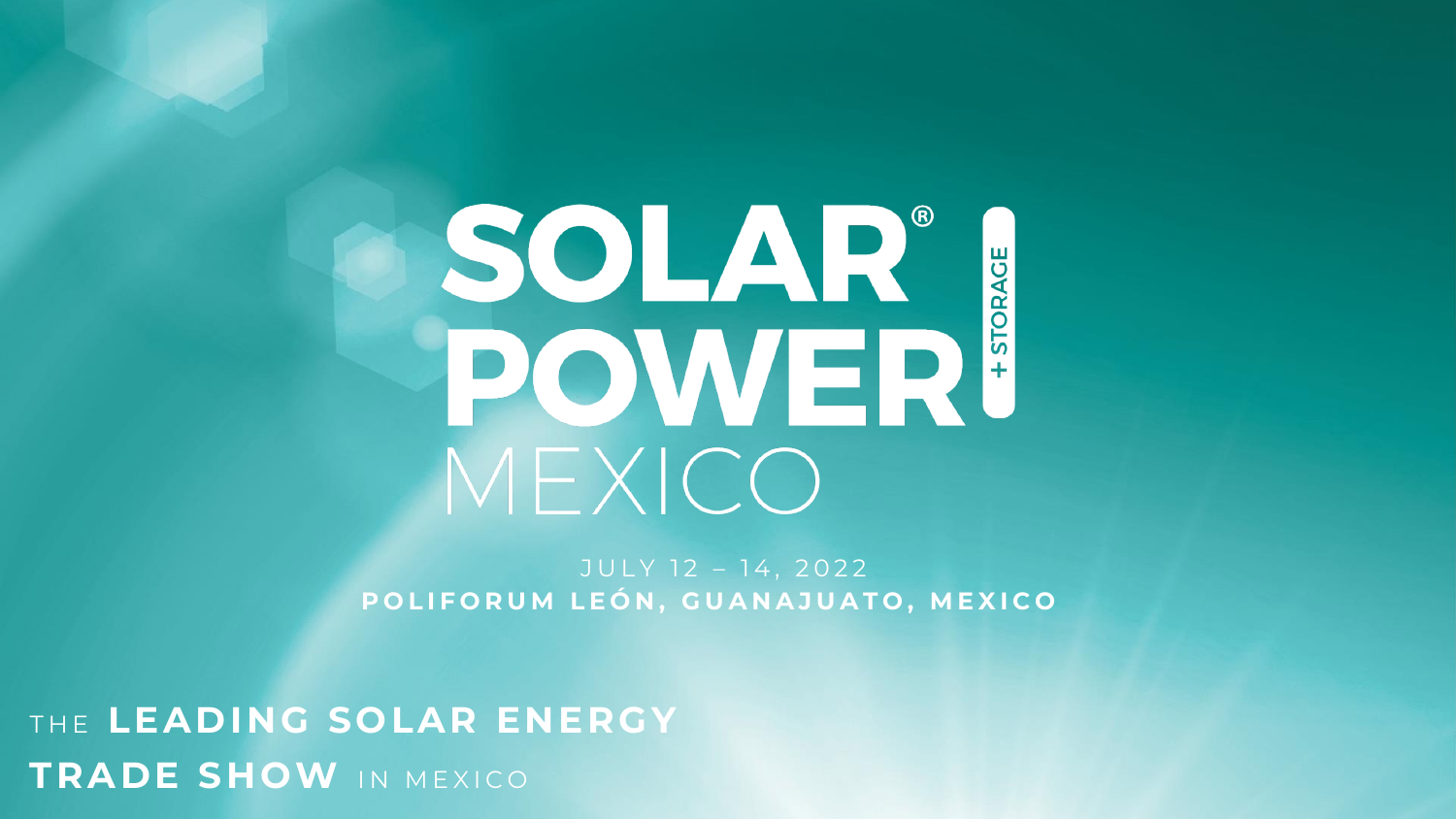Training Program



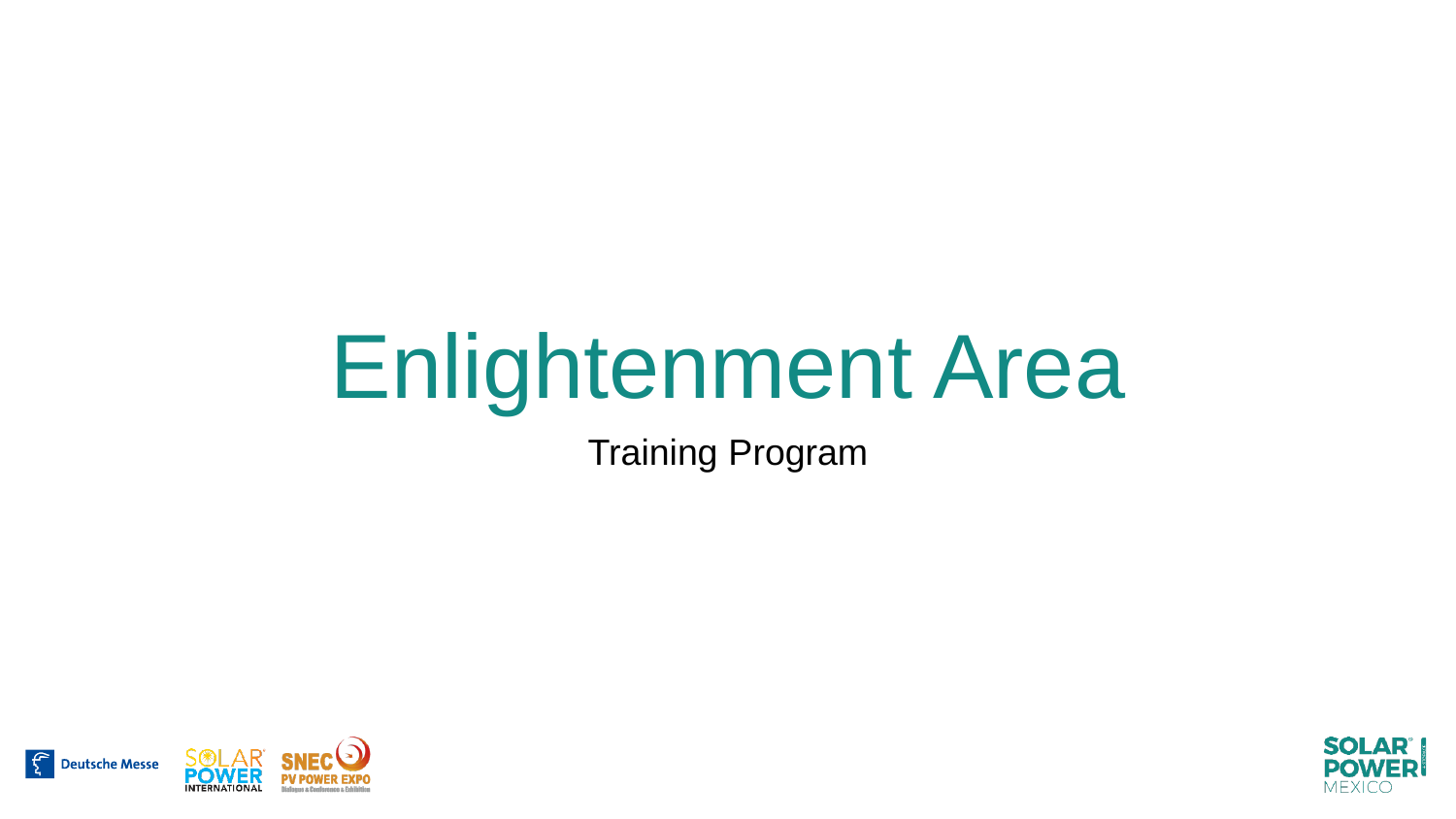### **Participation Opportunity**

**Solar Power México 2022** offers you numerous promotion areas, before and during the Show in order to attract professional buyers and to achieve the highest return for your participation .

Benefit from one of the numerous tools that Deutsche Messe has at your disposal during the show, and where it gather players, multipliers and decision -makers of the industry throughout the added value chain, to learn, understand, collaborate, setting up networking and to make business among them .

#### **What is exactly the Enlightenment Area?**

Light up the area with knowledge, innovations, success stories, trends, technologies and solar industry solutions through a training programme conferences . If you are looking for new business opportunities and to expand your business relationships in Latin America, you are on the perfect environment .





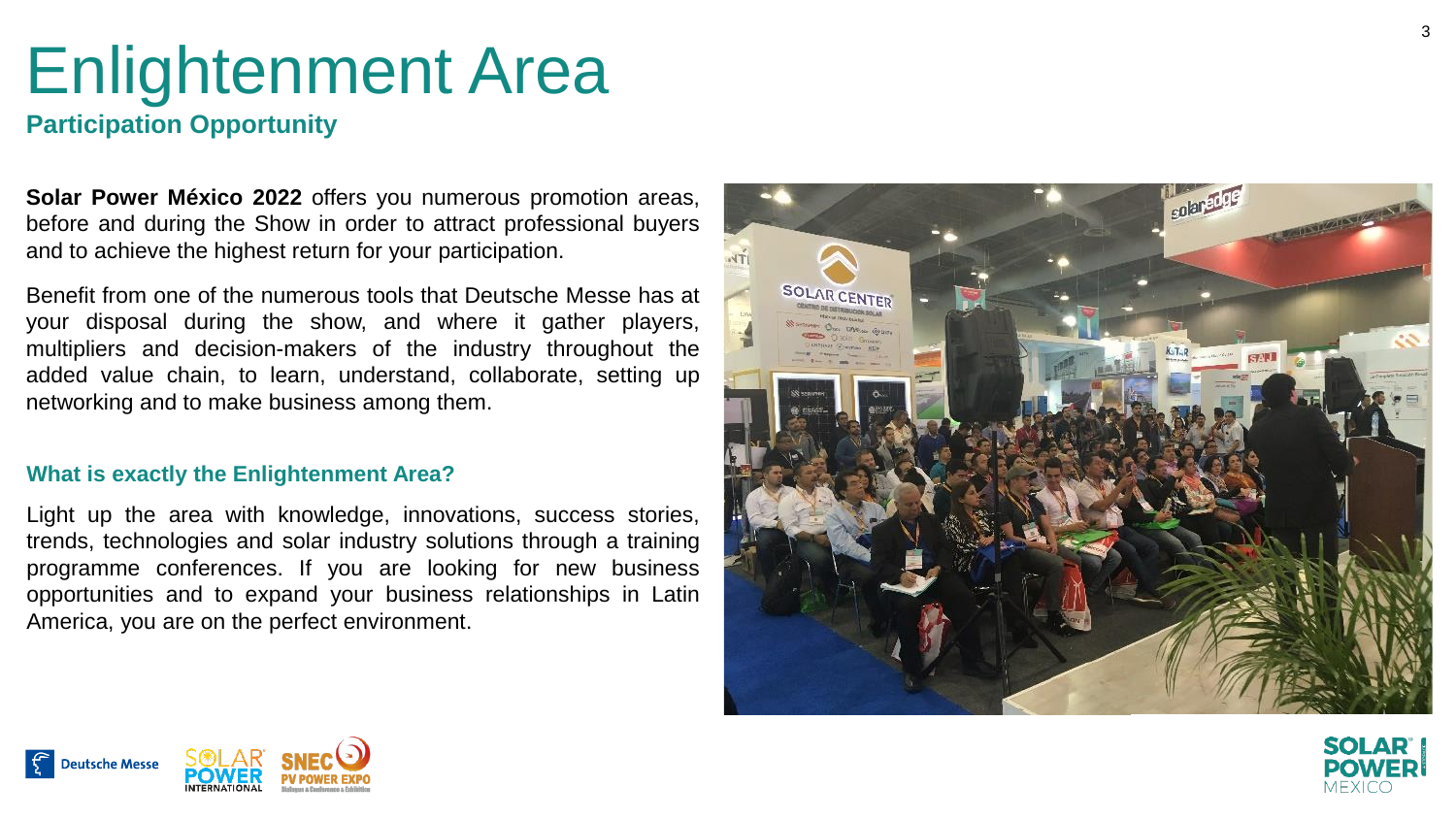### **Sectors**

- **Distributed generation**
- **Energy clusters**
- **Energy efficiency**
- **Financing alternatives**
- **Grid infraestructure**
- Innovation materials technology
- Integration of mobility, heating and electricity
- Intelligent grid management
- Micro grids
- Nanotechnology & Digital tools
- Photovoltaic technology systems
- Solar energy by application (residential, commercial & Industrial)
- Solar thermal
- **Storage**







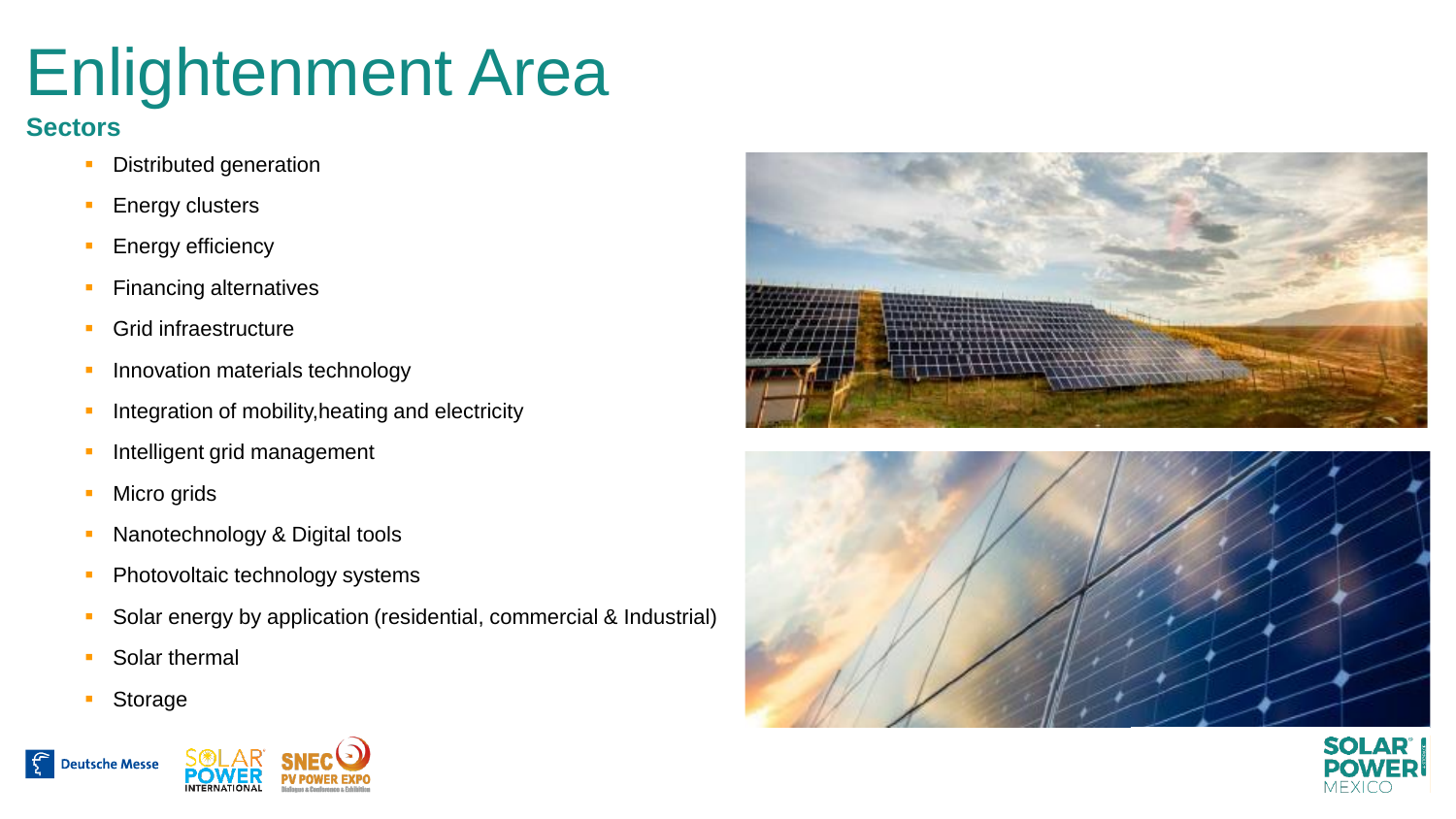### **Participation Opportunity**

**Solar Power Mexico 2022 provides an area of workshops and conferences, where decision-makers, opinion leaders and industry specialists will share their knowledge with specialized trainings, and you will have the opportunity to boost your brand.** 

#### **Benefits**

A 45 minutes slot for training sessions, workshop and/or lectures about solutions offered by your company or organization in the framework of Solar Power Mexico 2022.

Your logo in the Enlightenment area LED screen. (Appears before to start the training and at the end of this, with the caption "Workshop lead by").

Your logo in the Enlightenment area LED screen. (In loop during the training breaks with the caption "With the participation of")

Banner of the workshop on the digital directory and in the Enlightenment area screen.

Possibility to spread promotion material during the slot time of workshop/training acquired (manufacture and distribution by sponsor).

NOTE: The Enlightenment Area includes AV basic services (microphone, audio and screen projection) and a room for 100 people audience. The exhibitor will have total freedom to add any other equipment and/or extra amenities such as coffee break (exclusive service provided by **Poliforum León), for an additional fee at sponsor's expense.**



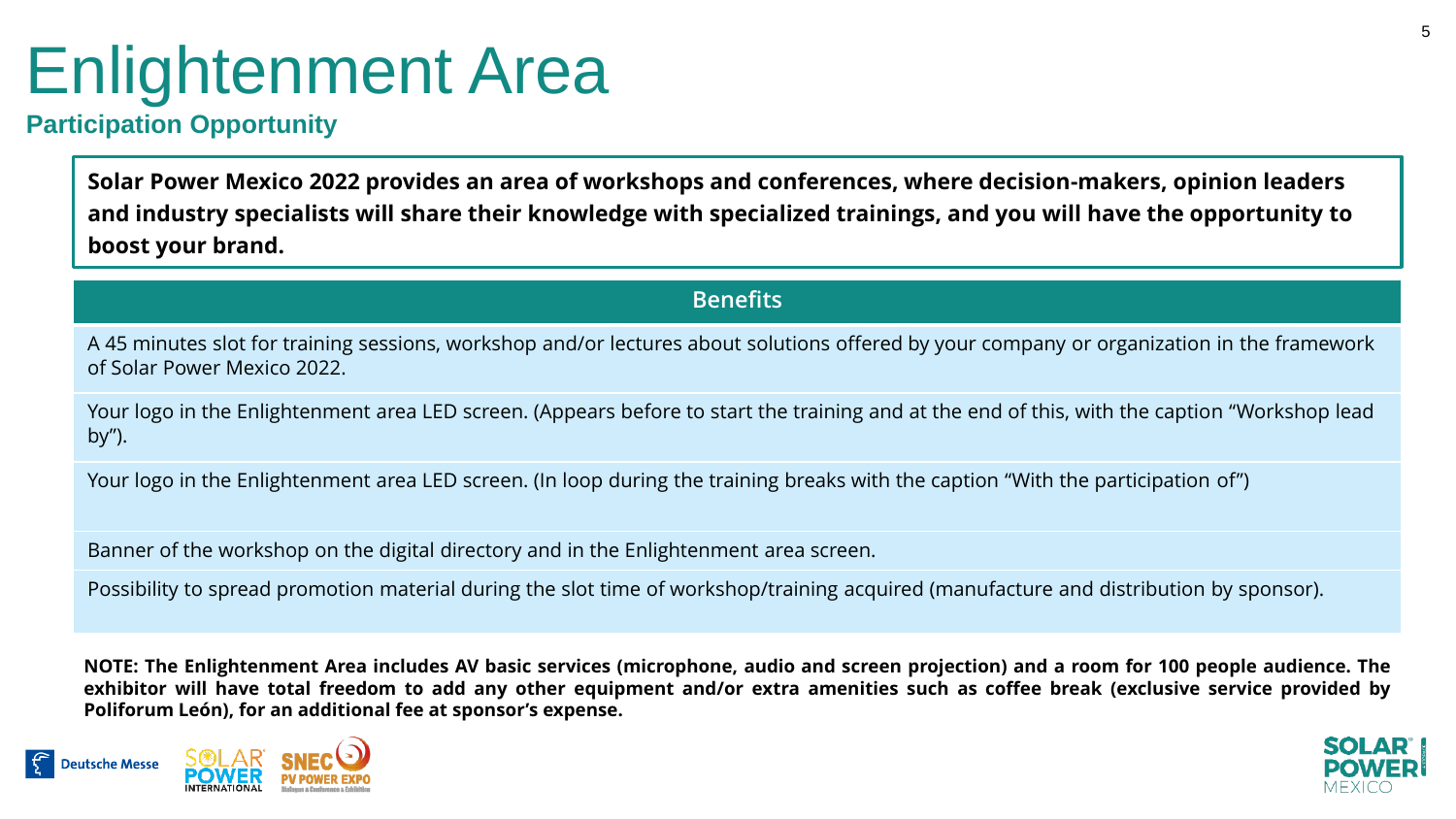### **Available Slots**

| Tuesday, July 12th, 2022 |                    |                   |  |
|--------------------------|--------------------|-------------------|--|
| <b>Schedule</b>          |                    | Price*            |  |
| $10:30 - 11:15$          | Training 1         | <b>USD\$500</b>   |  |
| $11:30 - 12:15$          | <b>LONGI SOLAR</b> | <b>CONTRACTED</b> |  |
| $12:30 - 13:15$          | <b>EXEL SOLAR</b>  | <b>CONTRACTED</b> |  |
| $13:30 - 14:15$          | <b>SOLAREVER</b>   | <b>CONTRACTED</b> |  |
| $14:30 - 15:15$          | Training 5         | <b>USD\$500</b>   |  |
| $15:30 - 16:15$          | Training 6         | <b>USD\$500</b>   |  |
| $16:30 - 17:15$          | Huawei             | <b>CONTRACTED</b> |  |

**Packages: get 2 slots for USD\$850 and 3 slots for USD\$1,350**

*\*All prices plus VAT*

*\*\*Training areas are available exclusively for exhibitors and/or sponsors. For more information on available times and terms and conditions, please contact your sales executive .*





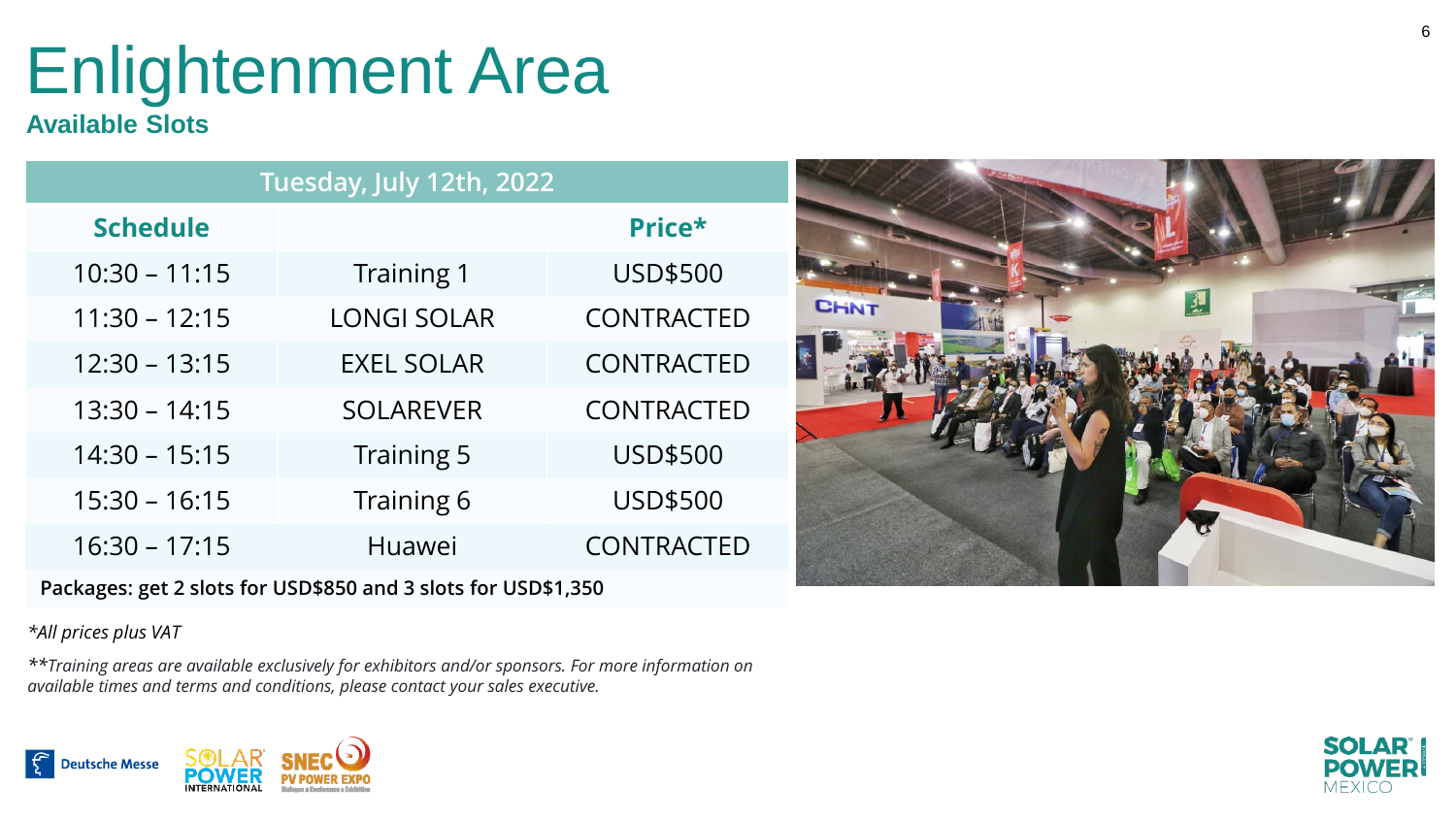#### **Available slots**



| Wednesday, July 13th, 2022                                    |                    |                   |  |  |
|---------------------------------------------------------------|--------------------|-------------------|--|--|
| <b>Schedule</b>                                               |                    | Price*            |  |  |
| $10:30 - 11:15$                                               | Training 1         | <b>USD\$500</b>   |  |  |
| $11:30 - 12:15$                                               | Huawei             | <b>CONTRACTED</b> |  |  |
| $12:30 - 13:15$                                               | <b>LONGI SOLAR</b> | <b>CONTRACTED</b> |  |  |
| $13:30 - 14:15$                                               | <b>SOLAREVER</b>   | <b>CONTRACTED</b> |  |  |
| $14:30 - 15:15$                                               | <b>EXEL SOLAR</b>  | <b>CONTRACTED</b> |  |  |
| $15:30 - 16:15$                                               | Training 6         | <b>USD\$500</b>   |  |  |
| $16:30 - 17:15$                                               | <b>EXEL SOLAR</b>  | <b>USD\$500</b>   |  |  |
| Packages: get 2 slots for USD\$850 and 3 slots for USD\$1,350 |                    |                   |  |  |

#### *\*All prices plus VAT*

*\*\*Training areas are available exclusively for exhibitors and/or sponsors. For more information on available times and terms and conditions, please contact your sales executive.*



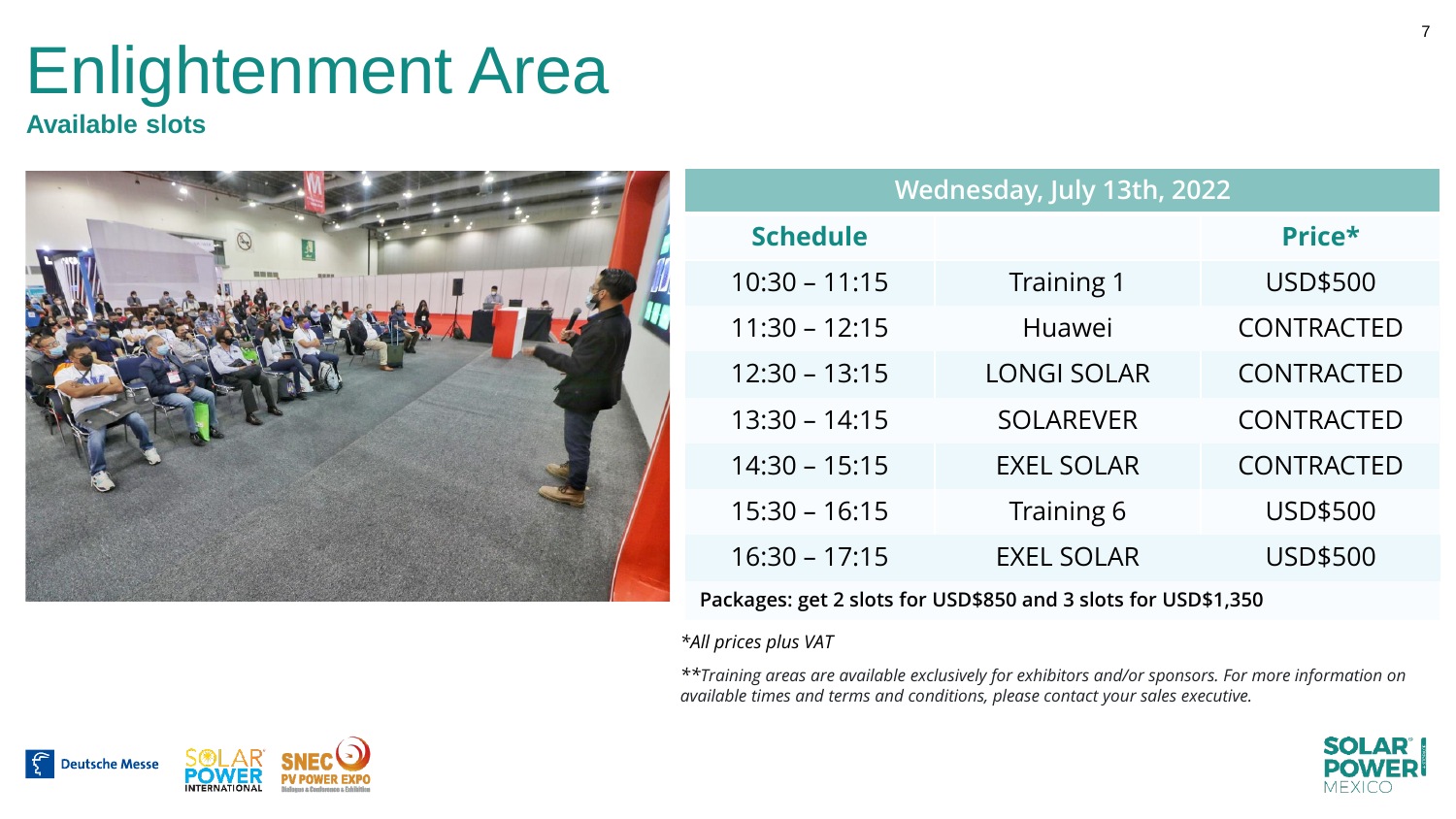### **Available slots**

| Thursday, July 14th, 2022 |                   |                   |  |  |
|---------------------------|-------------------|-------------------|--|--|
| <b>Schedule</b>           |                   | Price*            |  |  |
| $10:30 - 11:15$           | Training 1        | <b>USD\$500</b>   |  |  |
| $11:30 - 12:15$           | Training 2        | <b>USD\$500</b>   |  |  |
| $12:30 - 13:15$           | Training 3        | <b>USD\$500</b>   |  |  |
| $13:30 - 14:15$           | <b>SOLAREVER</b>  | <b>CONTRACTED</b> |  |  |
| $14:30 - 15:15$           | <b>EXEL SOLAR</b> | <b>CONTRACTED</b> |  |  |
| $15:30 - 16:15$           | Training 6        | <b>USD\$500</b>   |  |  |
| $16:30 - 17:15$           | Training 7        | <b>USD\$500</b>   |  |  |

#### **Packages: get 2 slots for USD\$850 and 3 slots for USD\$1,350**

*\*All prices plus VAT*

*\*\*Training areas are available exclusively for exhibitors and/or sponsors. For more information on available times and terms and conditions, please contact your sales executive .*